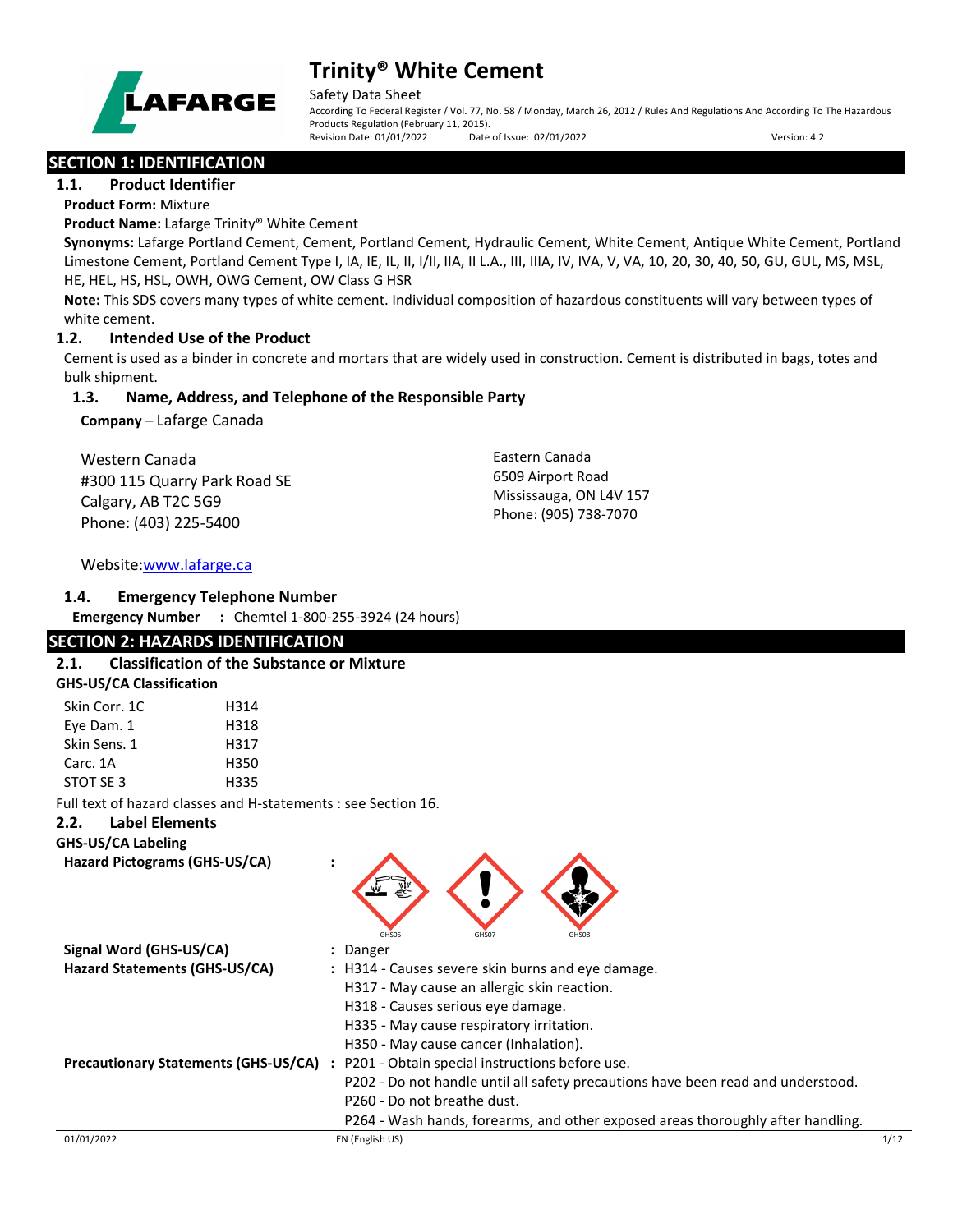Safety Data Sheet

According To Federal Register / Vol. 77, No. 58 / Monday, March 26, 2012 / Rules And Regulations And According To The Hazardous Products Regulation (February 11, 2015).

P271 - Use only outdoors or in a well-ventilated area.

P272 - Contaminated work clothing should not be allowed out of the workplace.

P280 - Wear protective gloves, protective clothing, and eye protection.

P301+P330+P331 - IF SWALLOWED: Rinse mouth. Do NOT induce vomiting.

P303+P361+P353 - IF ON SKIN (or hair): Take off immediately all contaminated clothing. Rinse skin with water.

P304+P340 - IF INHALED: Remove person to fresh air and keep comfortable for breathing.

P305+P351+P338 - IF IN EYES: Rinse cautiously with water for several minutes. Remove contact lenses, if present and easy to do. Continue rinsing.

P308+P313 - If exposed or concerned: Get medical advice/attention.

P310 - Immediately call a POISON CENTER or doctor.

P321 - Specific treatment (see Section 4 on this SDS).

P333+P313 - If skin irritation or rash occurs: Get medical advice/attention.

P362+P364 - Take off contaminated clothing and wash it before reuse.

P403+P233 - Store in a well-ventilated place. Keep container tightly closed.

P405 - Store locked up.

P501 - Dispose of contents/container in accordance with local, regional, national, territorial, provincial, and international regulations.

### **2.3. Other Hazards**

Exposure may aggravate pre-existing eye, skin, or respiratory conditions. Individuals with lung disease (e.g. bronchitis, emphysema, COPD, pulmonary disease) or sensitivity to hexavalent chromium can be aggravated by exposure.

### **2.4. Unknown Acute Toxicity (GHS-US/CA)**

No data available

### **SECTION 3: COMPOSITION/INFORMATION ON INGREDIENTS**

**3.2. Mixture**

| <b>Name</b>                 | <b>Product Identifier</b> | $%$ *      | <b>GHS Ingredient Classification</b> |
|-----------------------------|---------------------------|------------|--------------------------------------|
| Cement, portland, chemicals | (CAS-No.) 65997-15-1      | 100        | Skin Irrit. 2, H315                  |
|                             |                           |            | Eye Dam. 1, H318                     |
|                             |                           |            | Skin Sens. 1, H317                   |
|                             |                           |            | <b>STOT SE 3, H335</b>               |
| Limestone                   | (CAS-No.) 1317-65-3       | $\leq$ 15  | Not classified                       |
| Gypsum $(Ca(SO4).2H2O)$     | (CAS-No.) 13397-24-5      | $2 - 10$   | Not classified                       |
| Calcium oxide               | (CAS-No.) 1305-78-8       | $\leq$ 5   | Skin Irrit. 2, H315                  |
|                             |                           |            | Eye Dam. 1, H318                     |
|                             |                           |            | <b>STOT SE 3, H335</b>               |
|                             |                           |            | Aquatic Acute 3, H402                |
| Magnesium oxide (MgO)       | (CAS-No.) 1309-48-4       | $\leq 4$   | Not classified                       |
| Quartz                      | (CAS-No.) 14808-60-7      | $\leq 0.2$ | Carc. 1A, H350                       |
|                             |                           |            | <b>STOT SE 3, H335</b>               |
|                             |                           |            | <b>STOT RE 1, H372</b>               |

Full text of H-phrases: see Section 16.

\*Percentages are listed in weight by weight percentage (w/w%) for liquid and solid ingredients. Gas ingredients are listed in volume by volume percentage (v/v%).

# **SECTION 4: FIRST AID MEASURES**

### **4.1. Description of First-aid Measures**

**General:** Never give anything by mouth to an unconscious person. If you feel unwell, seek medical advice (show the label where possible).

**Inhalation:** Remove to fresh air and keep at rest in a position comfortable for breathing. Immediately call a POISON CENTER or doctor/physician.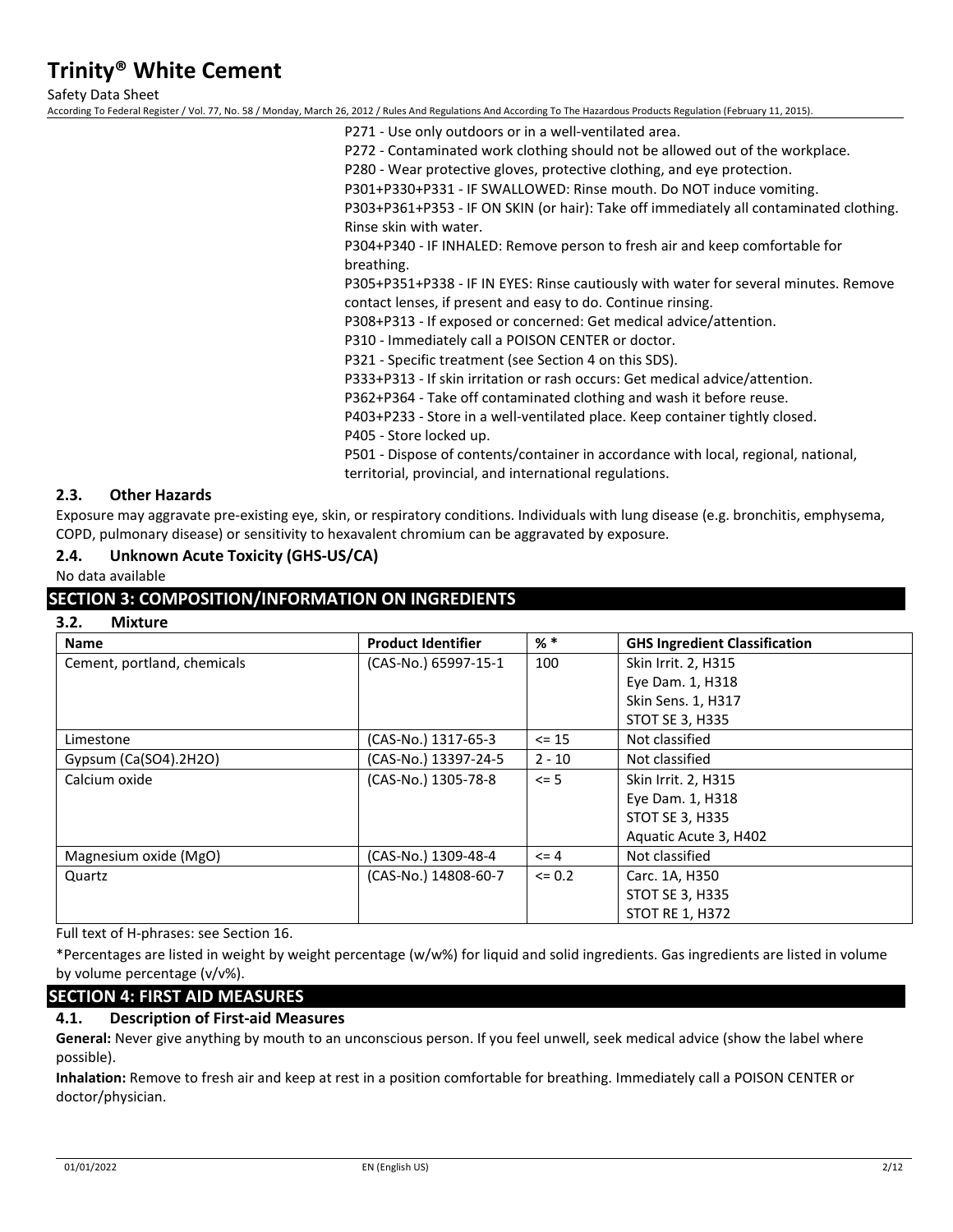Safety Data Sheet

According To Federal Register / Vol. 77, No. 58 / Monday, March 26, 2012 / Rules And Regulations And According To The Hazardous Products Regulation (February 11, 2015).

**Skin Contact:** Remove contaminated clothing. Immediately flush skin with plenty of water for at least 30 minutes and continue flushing throughout emergency transport, if needed. Immediately call a poison center or physician. Wash contaminated clothing before reuse.

**Eye Contact:** Get medical attention immediately and begin flushing eyes with plenty of water for at least 30 minutes and continue flushing eyes throughout emergency transport. Immediately call a poison center or physician. Occasionally lift the upper and lower eyelids during flushing. Remove any contact lenses, if possible. Chemical burns should be treated promptly by a physician. **Ingestion:** Rinse mouth. Do NOT induce vomiting. Obtain emergency medical attention.

# **4.2. Most Important Symptoms and Effects Both Acute and Delayed**

**General:** May cause respiratory irritation. Causes severe skin burns and eye damage. Skin sensitization. May cause cancer. **Inhalation:** Irritation of the respiratory tract and the other mucous membranes. May be corrosive to the respiratory tract. The three types of silicosis include: 1) Simple chronic silicosis – which results from long-term exposure (more than 20 years) to low amounts of respirable crystalline silica. Nodules of chronic inflammation and scarring provoked by the respirable crystalline silica form in the lungs and chest lymph nodes. This disease may feature breathlessness and may resemble chronic obstructive pulmonary disease (COPD); 2) Accelerated silicosis – occurs after exposure to larger amounts of respirable crystalline silica over a shorter period of time (5-15 years); 3) Acute silicosis – results from short-term exposure to very large amounts of respirable crystalline silica. The lungs become very inflamed and may fill with fluid, causing severe shortness of breath and low blood oxygen levels. Inflammation, scarring, and symptoms progress faster in accelerated silicosis than in simple silicosis. Progressive massive fibrosis may occur in simple or accelerated silicosis, but is more common in the accelerated form. Progressive massive fibrosis results from severe scarring and leads to the destruction of normal lung structures.

**Skin Contact:** Concrete may cause dry skin, discomfort, irritation, severe burns, and dermatitis. Exposure of sufficient duration to wet concrete can cause serious, potentially irreversible damage to skin, eye, respiratory and digestive tracts due to chemical (caustic) burns, including third degree burns. A skin exposure may be hazardous even if there is no pain or discomfort. Unhardened concrete is capable of causing dermatitis by irritation and allergy. Skin affected by dermatitis may include symptoms such as, redness, itching, rash, scaling, and cracking. Irritant dermatitis is caused by the physical properties of concrete including alkalinity and abrasion. Allergic contact dermatitis is caused by sensitization to hexavalent chromium (chromate) potentially present in concrete. The reaction can range from a mild rash to severe skin ulcers. Persons already sensitized may react to the first contact with wet concrete. Others may develop allergic dermatitis after years of repeated contact with wet concrete. May cause an allergic skin reaction.

**Eye Contact:** Potentially causes permanent damage to the cornea, iris, or conjunctiva. Airborne dust may cause immediate or delayed irritation or inflammation. Eye contact with large amounts of dry powder or with wet cement can cause moderate eye irritation, chemical burns and blindness. Eye exposures require immediate first aid and medical attention to prevent significant damage to the eye.

**Ingestion:** May cause burns or irritation of the linings of the mouth, throat, and gastrointestinal tract.

**Chronic Symptoms:** May cause cancer.

### **4.3. Indication of Any Immediate Medical Attention and Special Treatment Needed**

If exposed or concerned, get medical advice and attention. If medical advice is needed, have product container or label at hand.

# **SECTION 5: FIRE-FIGHTING MEASURES**

### **5.1. Extinguishing Media**

**Suitable Extinguishing Media:** Water spray, dry chemical, foam, carbon dioxide.

**Unsuitable Extinguishing Media:** Do not use a heavy water stream. Use of heavy stream of water may spread fire.

### **5.2. Special Hazards Arising From the Substance or Mixture**

**Fire Hazard:** Not considered flammable but may burn at high temperatures.

**Explosion Hazard:** Product is not explosive.

**Reactivity:** May react exothermically with water releasing heat. Adding an acid to a base or base to an acid may cause a violent reaction.

### **5.3. Advice for Firefighters**

**Precautionary Measures Fire:** Exercise caution when fighting any chemical fire.

**Firefighting Instructions:** Use water spray or fog for cooling exposed containers.

**Protection During Firefighting:** Do not enter fire area without proper protective equipment, including respiratory protection. **Hazardous Combustion Products**: Silicon oxides.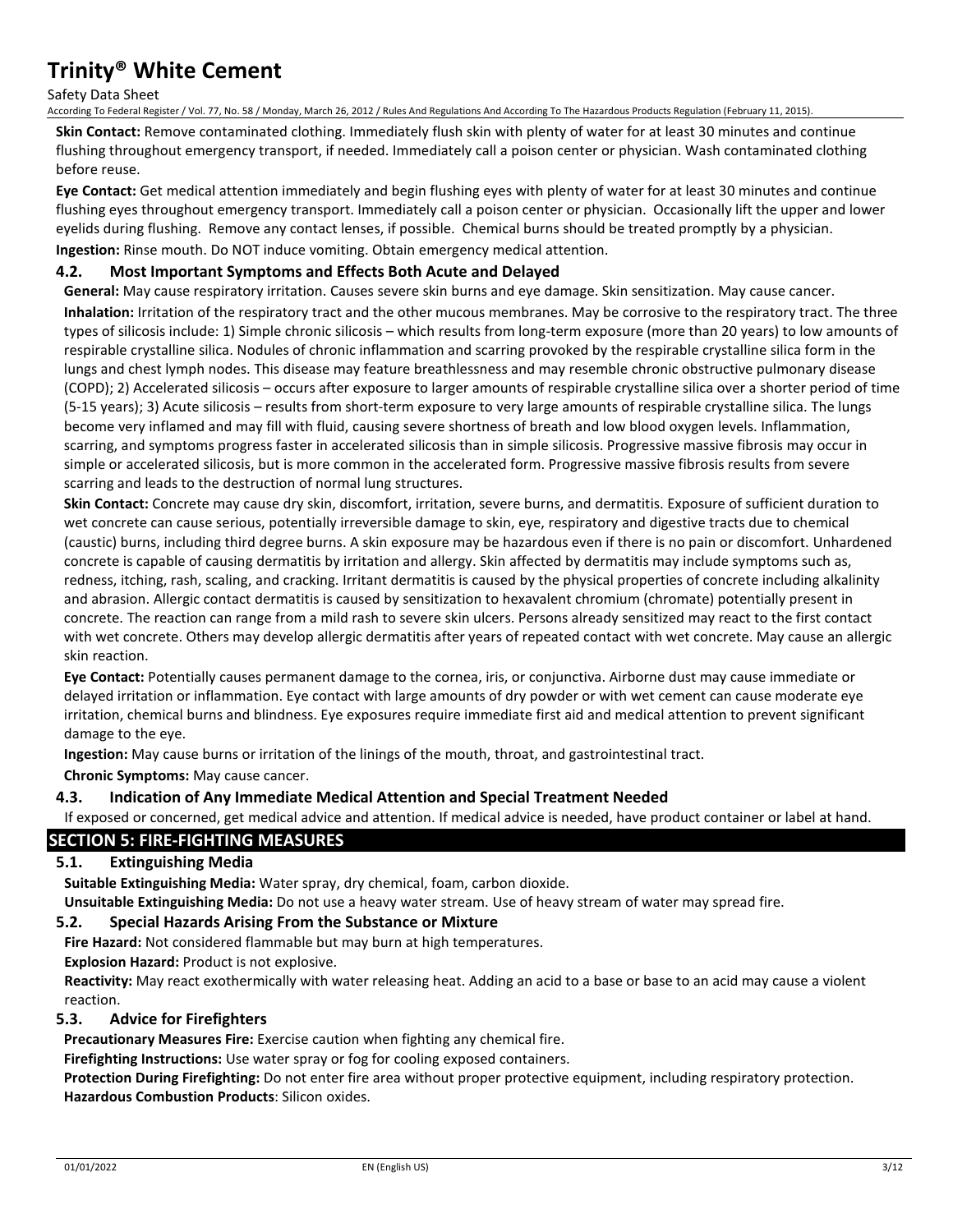Safety Data Sheet

According To Federal Register / Vol. 77, No. 58 / Monday, March 26, 2012 / Rules And Regulations And According To The Hazardous Products Regulation (February 11, 2015).

#### **Reference to Other Sections**

Refer to Section 9 for flammability properties.

# **SECTION 6: ACCIDENTAL RELEASE MEASURES**

# **6.1. Personal Precautions, Protective Equipment and Emergency Procedures**

**General Measures:** Do not breathe dust. Do not get in eyes, on skin, or on clothing. Do not handle until all safety precautions have been read and understood.

### **6.1.1. For Non-Emergency Personnel**

**Protective Equipment:** Use appropriate personal protective equipment (PPE).

**Emergency Procedures:** Evacuate unnecessary personnel.

### **6.1.2. For Emergency Personnel**

**Protective Equipment:** Equip cleanup crew with proper protection.

**Emergency Procedures:** Upon arrival at the scene, a first responder is expected to recognize the presence of dangerous goods, protect oneself and the public, secure the area, and call for the assistance of trained personnel as soon as conditions permit. Ventilate area.

### **6.2. Environmental Precautions**

Prevent entry to sewers and public waters.

# **6.3. Methods and Materials for Containment and Cleaning Up**

**For Containment:** Contain solid spills with appropriate barriers and prevent migration and entry into sewers or streams. As an immediate precautionary measure, isolate spill or leak area in all directions.

**Methods for Cleaning Up:** Clean up spills immediately and dispose of waste safely. Recover the product by vacuuming, shoveling or sweeping. Transfer spilled material to a suitable container for disposal. Contact competent authorities after a spill. Cautiously neutralize spilled solid. Vacuum clean-up is preferred. If sweeping is required use a dust suppressant.

### **6.4. Reference to Other Sections**

See Section 8 for exposure controls and personal protection and Section 13 for disposal considerations.

# **SECTION 7: HANDLING AND STORAGE**

### **7.1. Precautions for Safe Handling**

**Additional Hazards When Processed:** May release corrosive vapors. Repeated or prolonged exposure to respirable (airborne) crystalline silica dust will cause lung damage in the form of silicosis. Symptoms will include progressively more difficult breathing, cough, fever, and weight loss. Heavy material- proper lifting methods or equipment.

**Precautions for Safe Handling:** Wash hands and other exposed areas with mild soap and water before eating, drinking or smoking and when leaving work. Avoid contact with eyes, skin and clothing. Do not get in eyes, on skin, or on clothing. Handle empty containers with care because they may still present a hazard. Do not breathe dust. Obtain special instructions before use. Do not handle until all safety precautions have been read and understood.

**Hygiene Measures:** Handle in accordance with good industrial hygiene and safety procedures.

# **7.2. Conditions for Safe Storage, Including Any Incompatibilities**

**Technical Measures:** Comply with applicable regulations.

**Storage Conditions:** Keep container closed when not in use. Store in a dry, cool place away from incompatible materials. Store in original container or corrosive resistant and/or lined container.

**Incompatible Materials:** Acids. Oxidizers. Ammonium salts. Aluminum metal. Diazomethane. Phosphorus.

**Storage Temperature:** Unlimited.

### **7.3. Specific End Use(s)**

Cement is used as a binder in concrete and mortars that are widely used in construction. Cement is distributed in bags, totes and bulk shipment.

# **SECTION 8: EXPOSURE CONTROLS/PERSONAL PROTECTION**

# **8.1. Control Parameters**

For substances listed in Section 3 that are not listed here, there are no established Exposure limits from the manufacturer, supplier, importer, or the appropriate advisory agency including: ACGIH (TLV), AIHA (WEEL), NIOSH (REL), OSHA (PEL), Canadian provincial governments, or the Mexican government.

| Quartz (14808-60-7) |                         |                                                         |      |
|---------------------|-------------------------|---------------------------------------------------------|------|
| <b>Mexico</b>       | OEL TWA $(mg/m3)$       | 0.1 mg/m <sup>3</sup> (respirable fraction)             |      |
| <b>USA ACGIH</b>    | ACGIH TWA $(mg/m3)$     | 0.025 mg/m <sup>3</sup> (respirable particulate matter) |      |
| <b>USA ACGIH</b>    | ACGIH chemical category | A2 - Suspected Human Carcinogen                         |      |
| 01/01/2022          | EN (English US)         |                                                         | 4/12 |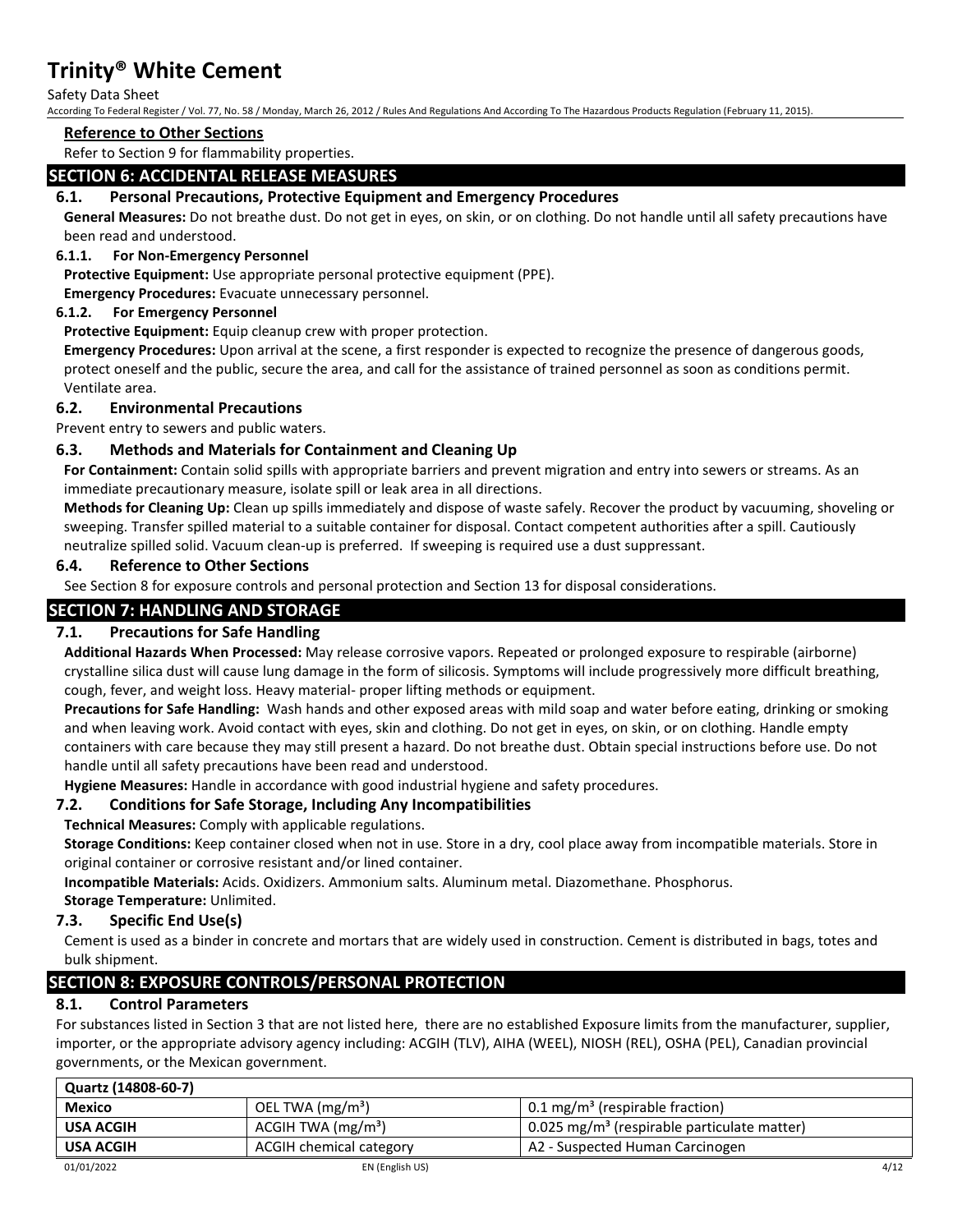Safety Data Sheet

According To Federal Register / Vol. 77, No. 58 / Monday, March 26, 2012 / Rules And Regulations And According To The Hazardous Products Regulation (February 11, 2015).

| <b>USA OSHA</b>                          | OSHA PEL (TWA) (mg/m <sup>3</sup> )  | 50 $\mu$ g/m <sup>3</sup>                                           |
|------------------------------------------|--------------------------------------|---------------------------------------------------------------------|
| <b>USA NIOSH</b>                         | NIOSH REL (TWA) (mg/m <sup>3</sup> ) | 0.05 mg/m <sup>3</sup> (respirable dust)                            |
| <b>USA IDLH</b>                          | US IDLH $(mg/m3)$                    | 50 mg/m <sup>3</sup> (respirable dust)                              |
| Alberta                                  | OEL TWA (mg/m <sup>3</sup> )         | 0.025 mg/m <sup>3</sup> (respirable particulate)                    |
| <b>British Columbia</b>                  | OEL TWA (mg/m <sup>3</sup> )         | 0.025 mg/m <sup>3</sup> (respirable)                                |
| Manitoba                                 | OEL TWA (mg/m <sup>3</sup> )         | 0.025 mg/m <sup>3</sup> (respirable particulate matter)             |
| <b>New Brunswick</b>                     | OEL TWA (mg/m <sup>3</sup> )         | 0.1 mg/m <sup>3</sup> (respirable fraction)                         |
| <b>Newfoundland &amp; Labrador</b>       | OEL TWA (mg/m <sup>3</sup> )         | 0.025 mg/m <sup>3</sup> (respirable particulate matter)             |
| <b>Nova Scotia</b>                       | OEL TWA (mg/m <sup>3</sup> )         | 0.025 mg/m <sup>3</sup> (respirable particulate matter)             |
| <b>Nunavut</b>                           | OEL TWA (mg/m <sup>3</sup> )         | 0.05 mg/m <sup>3</sup> (respirable fraction)                        |
| <b>Northwest Territories</b>             | OEL TWA (mg/m <sup>3</sup> )         | 0.05 mg/m <sup>3</sup> (respirable fraction)                        |
| <b>Ontario</b>                           | OEL TWA (mg/m <sup>3</sup> )         | 0.1 mg/m <sup>3</sup> (designated substances regulation-respirable) |
| <b>Prince Edward Island</b>              | OEL TWA (mg/m <sup>3</sup> )         | 0.025 mg/m <sup>3</sup> (respirable particulate matter)             |
| Québec                                   | VEMP ( $mg/m3$ )                     | $0.1 \text{ mg/m}^3$ (respirable dust)                              |
| Saskatchewan                             | OEL TWA (mg/m <sup>3</sup> )         | 0.05 mg/m <sup>3</sup> (respirable fraction)                        |
| Yukon                                    | OEL TWA (mg/m <sup>3</sup> )         | 300 particle/mL                                                     |
| Limestone (1317-65-3)                    |                                      |                                                                     |
| <b>Mexico</b>                            | OEL TWA (mg/m <sup>3</sup> )         | $10 \text{ mg/m}^3$                                                 |
| <b>Mexico</b>                            | OEL STEL (mg/m <sup>3</sup> )        | $20 \text{ mg/m}^3$                                                 |
| <b>USA OSHA</b>                          | OSHA PEL (TWA) (mg/m <sup>3</sup> )  | 15 mg/m <sup>3</sup> (total dust)                                   |
|                                          |                                      | 5 mg/m <sup>3</sup> (respirable fraction)                           |
| <b>USA NIOSH</b>                         | NIOSH REL (TWA) (mg/m <sup>3</sup> ) | 10 mg/m <sup>3</sup> (total dust)                                   |
|                                          |                                      | 5 mg/m <sup>3</sup> (respirable dust)                               |
| Alberta                                  | OEL TWA (mg/m <sup>3</sup> )         | 10 mg/m $3$                                                         |
| <b>British Columbia</b>                  | OEL STEL (mg/m <sup>3</sup> )        | 20 mg/m <sup>3</sup> (total dust)                                   |
| <b>British Columbia</b>                  | OEL TWA (mg/m <sup>3</sup> )         | 10 mg/m <sup>3</sup> (total dust)                                   |
|                                          |                                      | 3 mg/m <sup>3</sup> (respirable fraction)                           |
| <b>New Brunswick</b>                     | OEL TWA (mg/m <sup>3</sup> )         | 10 mg/m <sup>3</sup> (particulate matter containing no Asbestos and |
|                                          |                                      | <1% Crystalline silica)                                             |
| <b>Nunavut</b>                           | OEL STEL (mg/m <sup>3</sup> )        | $20 \text{ mg/m}^3$                                                 |
| <b>Nunavut</b>                           | OEL TWA (mg/m <sup>3</sup> )         | $10 \text{ mg/m}^3$                                                 |
| <b>Northwest Territories</b>             | OEL STEL (mg/m <sup>3</sup> )        | $20 \text{ mg/m}^3$                                                 |
| <b>Northwest Territories</b>             | OEL TWA (mg/m <sup>3</sup> )         | 10 mg/m $3$                                                         |
| Québec                                   | VEMP ( $mg/m3$ )                     | 10 mg/m <sup>3</sup> (Limestone, containing no Asbestos and <1%     |
|                                          |                                      | Crystalline silica-total dust)                                      |
| Saskatchewan                             | OEL STEL (mg/m <sup>3</sup> )        | 20 mg/m $3$                                                         |
| Saskatchewan                             | OEL TWA (mg/m <sup>3</sup> )         | 10 mg/m $3$                                                         |
| Yukon                                    | OEL STEL (mg/m <sup>3</sup> )        | 20 mg/m $3$                                                         |
| Yukon                                    | OEL TWA (mg/m <sup>3</sup> )         | 30 mppcf                                                            |
|                                          |                                      | $10 \text{ mg/m}^3$                                                 |
| Cement, portland, chemicals (65997-15-1) |                                      |                                                                     |
| <b>Mexico</b>                            | OEL TWA (mg/m <sup>3</sup> )         | $10 \text{ mg/m}^3$                                                 |
| <b>Mexico</b>                            | OEL STEL (mg/m <sup>3</sup> )        | $20 \text{ mg/m}^3$                                                 |
| <b>USA ACGIH</b>                         | ACGIH TWA (mg/m <sup>3</sup> )       | 1 mg/m <sup>3</sup> (particulate matter containing no asbestos and  |
|                                          |                                      | <1% crystalline silica, respirable particulate matter)              |
| <b>USA ACGIH</b>                         | ACGIH chemical category              | Not Classifiable as a Human Carcinogen                              |
| <b>USA OSHA</b>                          | OSHA PEL (TWA) (mg/m <sup>3</sup> )  | 15 mg/m <sup>3</sup> (total dust)                                   |
|                                          |                                      | 5 mg/m <sup>3</sup> (respirable fraction)                           |
| <b>USA NIOSH</b>                         | NIOSH REL (TWA) $(mg/m3)$            | 10 mg/m <sup>3</sup> (total dust)                                   |
|                                          |                                      | 5 mg/m <sup>3</sup> (respirable dust)                               |
| <b>USA IDLH</b>                          | US IDLH $(mg/m3)$                    | 5000 mg/m <sup>3</sup>                                              |
| Alberta                                  | OEL TWA (mg/m <sup>3</sup> )         | $10 \text{ mg/m}^3$                                                 |
|                                          |                                      |                                                                     |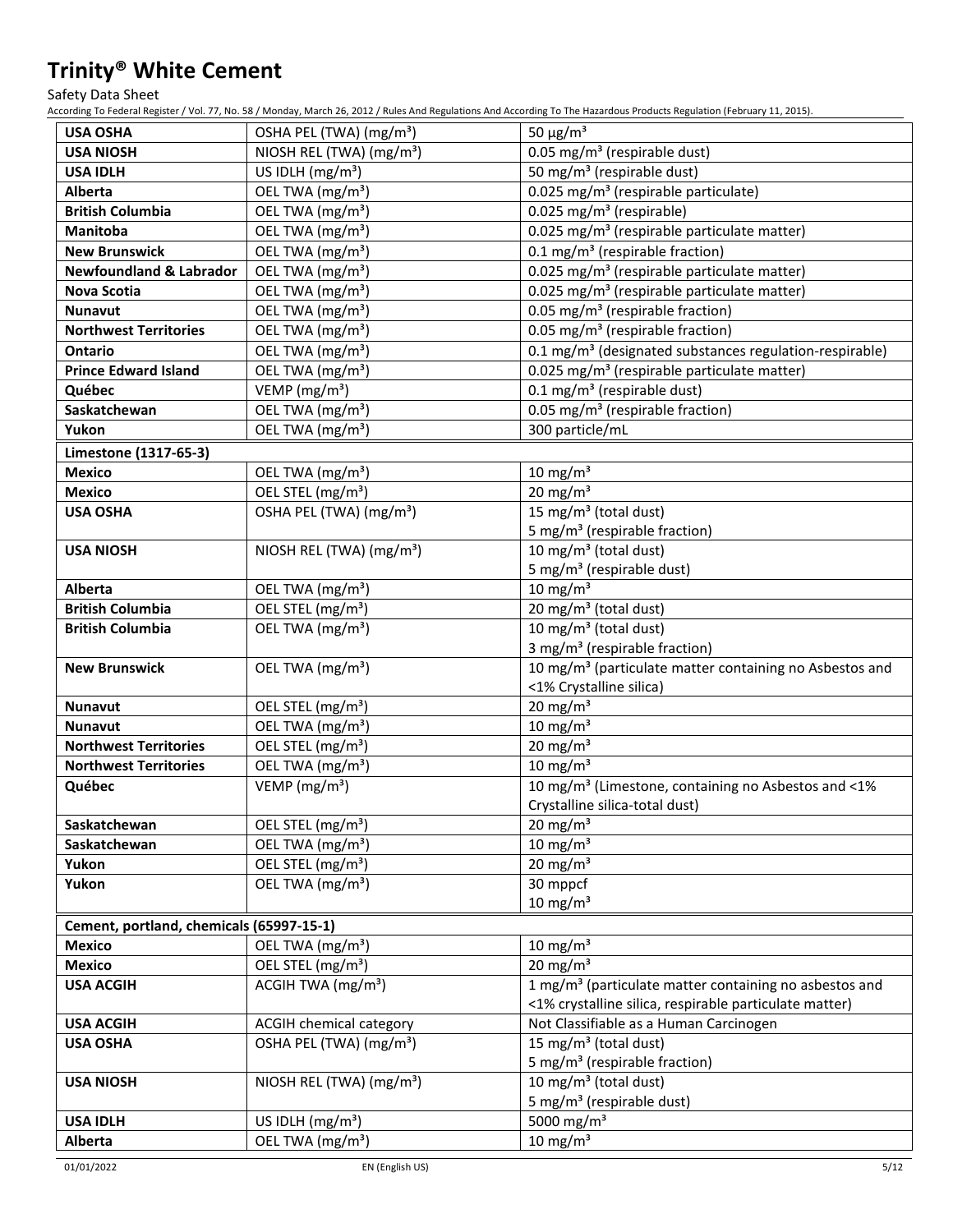Safety Data Sheet

According To Federal Register / Vol. 77, No. 58 / Monday, March 26, 2012 / Rules And Regulations And According To The Hazardous Products Regulation (February 11, 2015).

| <b>British Columbia</b>            | OEL TWA (mg/m <sup>3</sup> )         | 1 mg/m <sup>3</sup> (particulate matter containing no Asbestos and  |
|------------------------------------|--------------------------------------|---------------------------------------------------------------------|
|                                    |                                      | <1% Crystalline silica-respirable particulate)                      |
| <b>Manitoba</b>                    | OEL TWA (mg/m <sup>3</sup> )         | 1 mg/m <sup>3</sup> (particulate matter containing no Asbestos and  |
|                                    |                                      | <1% Crystalline silica-respirable particulate matter)               |
| <b>New Brunswick</b>               | OEL TWA (mg/m <sup>3</sup> )         | 10 mg/m <sup>3</sup> (particulate matter containing no Asbestos and |
|                                    |                                      | <1% Crystalline silica)                                             |
| <b>Newfoundland &amp; Labrador</b> | OEL TWA (mg/m <sup>3</sup> )         | 1 mg/m <sup>3</sup> (particulate matter containing no Asbestos and  |
|                                    |                                      | <1% Crystalline silica-respirable particulate matter)               |
| Nova Scotia                        | OEL TWA (mg/m <sup>3</sup> )         | 1 mg/m <sup>3</sup> (particulate matter containing no Asbestos and  |
|                                    |                                      | <1% Crystalline silica-respirable particulate matter)               |
| <b>Nunavut</b>                     | OEL STEL (mg/m <sup>3</sup> )        | $20 \text{ mg/m}^3$                                                 |
| <b>Nunavut</b>                     | OEL TWA (mg/m <sup>3</sup> )         | 10 mg/m $3$                                                         |
| <b>Northwest Territories</b>       | OEL STEL (mg/m <sup>3</sup> )        | $20 \text{ mg/m}^3$                                                 |
| <b>Northwest Territories</b>       | OEL TWA (mg/m <sup>3</sup> )         | 10 mg/m $3$                                                         |
| <b>Ontario</b>                     | OEL TWA (mg/m <sup>3</sup> )         | 1 mg/m <sup>3</sup> (containing no Asbestos and <1% Crystalline     |
|                                    |                                      | silica-respirable)                                                  |
| <b>Prince Edward Island</b>        | OEL TWA (mg/m <sup>3</sup> )         | 1 mg/m <sup>3</sup> (particulate matter containing no Asbestos and  |
|                                    |                                      | <1% Crystalline silica-respirable particulate matter)               |
| Québec                             | VEMP (mg/m <sup>3</sup> )            | 10 mg/m <sup>3</sup> (containing no Asbestos and <1% Crystalline    |
|                                    |                                      | silica-total dust)                                                  |
|                                    |                                      | 5 mg/m <sup>3</sup> (containing no Asbestos and <1% Crystalline     |
|                                    |                                      | silica-respirable dust)                                             |
| Saskatchewan                       | OEL STEL (mg/m <sup>3</sup> )        | $20 \text{ mg/m}^3$                                                 |
| Saskatchewan                       | OEL TWA (mg/m <sup>3</sup> )         | $10$ mg/m <sup>3</sup>                                              |
| Yukon                              | OEL STEL (mg/m <sup>3</sup> )        | $20$ mg/m <sup>3</sup>                                              |
| Yukon                              | OEL TWA (mg/m <sup>3</sup> )         | 30 mppcf                                                            |
|                                    |                                      | $10 \text{ mg/m}^3$                                                 |
| Gypsum (Ca(SO4).2H2O) (13397-24-5) |                                      |                                                                     |
| <b>Mexico</b>                      | OEL TWA (mg/m <sup>3</sup> )         | 10 mg/m <sup>3</sup> (inhalable fraction)                           |
| <b>USA ACGIH</b>                   | ACGIH TWA (mg/m <sup>3</sup> )       | 10 mg/m <sup>3</sup> (inhalable particulate matter)                 |
| <b>USA OSHA</b>                    | OSHA PEL (TWA) (mg/m <sup>3</sup> )  | 15 mg/m <sup>3</sup> (total dust)                                   |
|                                    |                                      | 5 mg/m <sup>3</sup> (respirable fraction)                           |
| <b>USA NIOSH</b>                   | NIOSH REL (TWA) (mg/m <sup>3</sup> ) | 10 mg/m <sup>3</sup> (total dust)                                   |
|                                    |                                      | 5 mg/m <sup>3</sup> (respirable dust)                               |
| Alberta                            | OEL TWA (mg/m <sup>3</sup> )         | 10 mg/m $3$                                                         |
| <b>British Columbia</b>            | OEL STEL (mg/m <sup>3</sup> )        | 20 mg/m <sup>3</sup> (total dust)                                   |
| <b>British Columbia</b>            | OEL TWA (mg/m <sup>3</sup> )         | 10 mg/m <sup>3</sup> (total dust)                                   |
|                                    |                                      | 3 mg/m <sup>3</sup> (respirable fraction)                           |
| <b>Manitoba</b>                    | OEL TWA (mg/m <sup>3</sup> )         | 10 mg/m <sup>3</sup> (inhalable particulate matter)                 |
| <b>Newfoundland &amp; Labrador</b> | OEL TWA (mg/m <sup>3</sup> )         | 10 mg/m <sup>3</sup> (inhalable particulate matter)                 |
| Nova Scotia                        | OEL TWA (mg/m <sup>3</sup> )         | 10 mg/m <sup>3</sup> (inhalable particulate matter)                 |
| Ontario                            | OEL TWA (mg/m <sup>3</sup> )         | 10 mg/m <sup>3</sup> (inhalable)                                    |
| <b>Prince Edward Island</b>        | OEL TWA (mg/m <sup>3</sup> )         | 10 mg/m <sup>3</sup> (inhalable particulate matter)                 |
| Québec                             | VEMP ( $mg/m3$ )                     | 10 mg/m <sup>3</sup> (containing no Asbestos and <1% Crystalline    |
|                                    |                                      | silica-total dust)                                                  |
|                                    |                                      | 5 mg/m <sup>3</sup> (containing no Asbestos and <1% Crystalline     |
|                                    |                                      | silica-respirable dust)                                             |
| Saskatchewan                       | OEL STEL (mg/m <sup>3</sup> )        | $20$ mg/m <sup>3</sup>                                              |
| Saskatchewan                       | OEL TWA (mg/m <sup>3</sup> )         | 10 mg/m $3$                                                         |
| Yukon                              | OEL STEL (mg/m <sup>3</sup> )        | 20 mg/m $3$                                                         |
| Yukon                              | OEL TWA (mg/m <sup>3</sup> )         | 30 mppcf                                                            |
|                                    |                                      | $10 \text{ mg/m}^3$                                                 |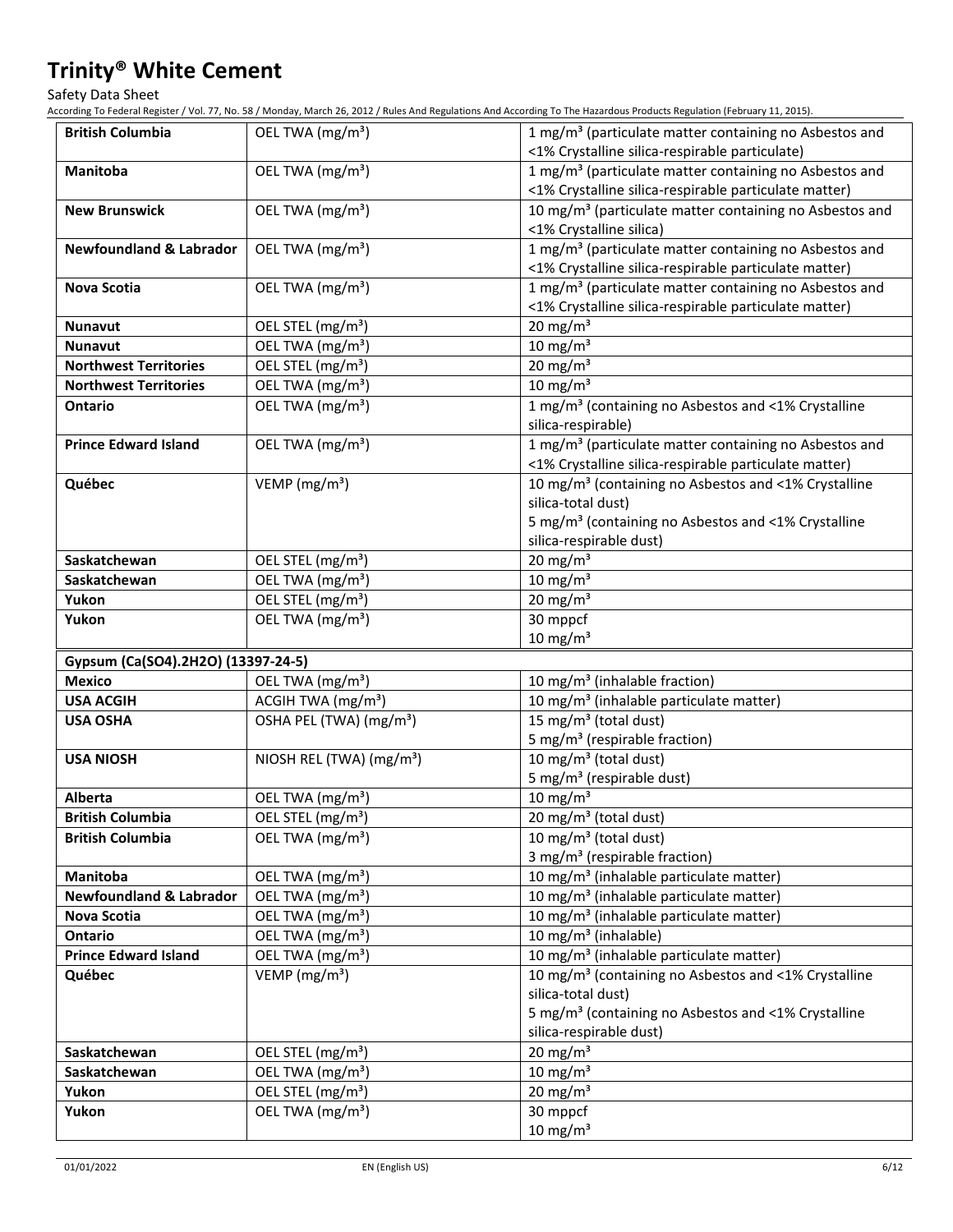Safety Data Sheet

According To Federal Register / Vol. 77, No. 58 / Monday, March 26, 2012 / Rules And Regulations And According To The Hazardous Products Regulation (February 11, 2015).

| Calcium oxide (1305-78-8)          |                                      |                                                        |
|------------------------------------|--------------------------------------|--------------------------------------------------------|
| <b>Mexico</b>                      | OEL TWA (mg/m <sup>3</sup> )         | 2 mg/ $m3$                                             |
| <b>USA ACGIH</b>                   | ACGIH TWA (mg/m <sup>3</sup> )       | 2 mg/ $m3$                                             |
| <b>USA OSHA</b>                    | OSHA PEL (TWA) (mg/m <sup>3</sup> )  | 5 mg/ $m3$                                             |
| <b>USA NIOSH</b>                   | NIOSH REL (TWA) (mg/m <sup>3</sup> ) | 2 mg/ $m3$                                             |
| <b>USA IDLH</b>                    | US IDLH $(mg/m3)$                    | $25 \text{ mg/m}^3$                                    |
| <b>Alberta</b>                     | OEL TWA (mg/m <sup>3</sup> )         | 2 mg/m $3$                                             |
| <b>British Columbia</b>            | OEL TWA (mg/m <sup>3</sup> )         | 2 mg/ $m3$                                             |
| <b>Manitoba</b>                    | OEL TWA (mg/m <sup>3</sup> )         | 2 mg/ $m3$                                             |
| <b>New Brunswick</b>               | OEL TWA (mg/m <sup>3</sup> )         | 2 mg/ $m3$                                             |
| <b>Newfoundland &amp; Labrador</b> | OEL TWA (mg/m <sup>3</sup> )         | 2 mg/ $m3$                                             |
| <b>Nova Scotia</b>                 | OEL TWA (mg/m <sup>3</sup> )         | 2 mg/ $m3$                                             |
| Nunavut                            | OEL STEL (mg/m <sup>3</sup> )        | 4 mg/m <sup>3</sup>                                    |
| <b>Nunavut</b>                     | OEL TWA (mg/m <sup>3</sup> )         | 2 mg/ $m3$                                             |
| <b>Northwest Territories</b>       | OEL STEL (mg/m <sup>3</sup> )        | 4 mg/m <sup>3</sup>                                    |
| <b>Northwest Territories</b>       | OEL TWA (mg/m <sup>3</sup> )         | 2 mg/ $m3$                                             |
| Ontario                            | OEL TWA (mg/m <sup>3</sup> )         | 2 mg/ $m3$                                             |
| <b>Prince Edward Island</b>        | OEL TWA (mg/m <sup>3</sup> )         | 2 mg/ $m3$                                             |
| Québec                             | VEMP (mg/m <sup>3</sup> )            | 2 mg/ $m3$                                             |
| Saskatchewan                       | OEL STEL (mg/m <sup>3</sup> )        | 4 mg/m $3$                                             |
| Saskatchewan                       | OEL TWA (mg/m <sup>3</sup> )         | 2 mg/m $3$                                             |
| Yukon                              | OEL STEL (mg/m <sup>3</sup> )        | 4 mg/m $3$                                             |
| Yukon                              | OEL TWA (mg/m <sup>3</sup> )         | 2 mg/m $3$                                             |
| Magnesium oxide (MgO) (1309-48-4)  |                                      |                                                        |
| <b>Mexico</b>                      | OEL TWA (mg/m <sup>3</sup> )         | 10 mg/m <sup>3</sup> (fume)                            |
| <b>USA ACGIH</b>                   | ACGIH TWA $(mg/m3)$                  | 10 mg/m <sup>3</sup> (inhalable particulate matter)    |
| <b>USA ACGIH</b>                   | <b>ACGIH chemical category</b>       | Not Classifiable as a Human Carcinogen                 |
| <b>USA OSHA</b>                    | OSHA PEL (TWA) (mg/m <sup>3</sup> )  | 15 mg/m <sup>3</sup> (fume, total particulate)         |
| <b>USA IDLH</b>                    | US IDLH (mg/m <sup>3</sup> )         | 750 mg/m <sup>3</sup> (fume)                           |
| Alberta                            | OEL TWA (mg/m <sup>3</sup> )         | 10 mg/m $3$ (fume)                                     |
| <b>British Columbia</b>            | OEL STEL (mg/m <sup>3</sup> )        | 10 mg/m <sup>3</sup> (respirable dust and fume)        |
| <b>British Columbia</b>            | OEL TWA (mg/m <sup>3</sup> )         | 10 mg/m <sup>3</sup> (fume, inhalable)                 |
|                                    |                                      | 3 mg/m <sup>3</sup> (respirable dust and fume)         |
| <b>Manitoba</b>                    | OEL TWA (mg/m <sup>3</sup> )         | 10 mg/m <sup>3</sup> (inhalable particulate matter)    |
| <b>New Brunswick</b>               | OEL TWA (mg/m <sup>3</sup> )         | 10 mg/m $3$ (fume)                                     |
| <b>Newfoundland &amp; Labrador</b> | OEL TWA (mg/m <sup>3</sup> )         | 10 mg/m <sup>3</sup> (inhalable particulate matter)    |
| Nova Scotia                        | OEL TWA (mg/m <sup>3</sup> )         | 10 mg/m <sup>3</sup> (inhalable particulate matter)    |
| <b>Nunavut</b>                     | OEL STEL (mg/m <sup>3</sup> )        | 20 mg/m <sup>3</sup> (inhalable fraction)              |
| Nunavut                            | OEL TWA (mg/m <sup>3</sup> )         | 10 mg/m <sup>3</sup> (inhalable fraction)              |
| <b>Northwest Territories</b>       | OEL STEL (mg/m <sup>3</sup> )        | $\overline{20}$ mg/m <sup>3</sup> (inhalable fraction) |
| <b>Northwest Territories</b>       | OEL TWA (mg/m <sup>3</sup> )         | 10 mg/m <sup>3</sup> (inhalable fraction)              |
| Ontario                            | OEL TWA (mg/m <sup>3</sup> )         | 10 mg/m <sup>3</sup> (inhalable)                       |
| <b>Prince Edward Island</b>        | OEL TWA (mg/m <sup>3</sup> )         | 10 mg/m <sup>3</sup> (inhalable particulate matter)    |
| Québec                             | VEMP ( $mg/m3$ )                     | 10 mg/m <sup>3</sup> (fume)                            |
| Saskatchewan                       | OEL STEL (mg/m <sup>3</sup> )        | 20 mg/m <sup>3</sup> (inhalable fraction)              |
| Saskatchewan                       | OEL TWA (mg/m <sup>3</sup> )         | 10 mg/m <sup>3</sup> (inhalable fraction)              |
| Yukon                              | OEL STEL (mg/m <sup>3</sup> )        | 10 mg/m $3$ (fume)                                     |
| Yukon                              | OEL TWA (mg/m <sup>3</sup> )         | 10 mg/m <sup>3</sup> (fume)                            |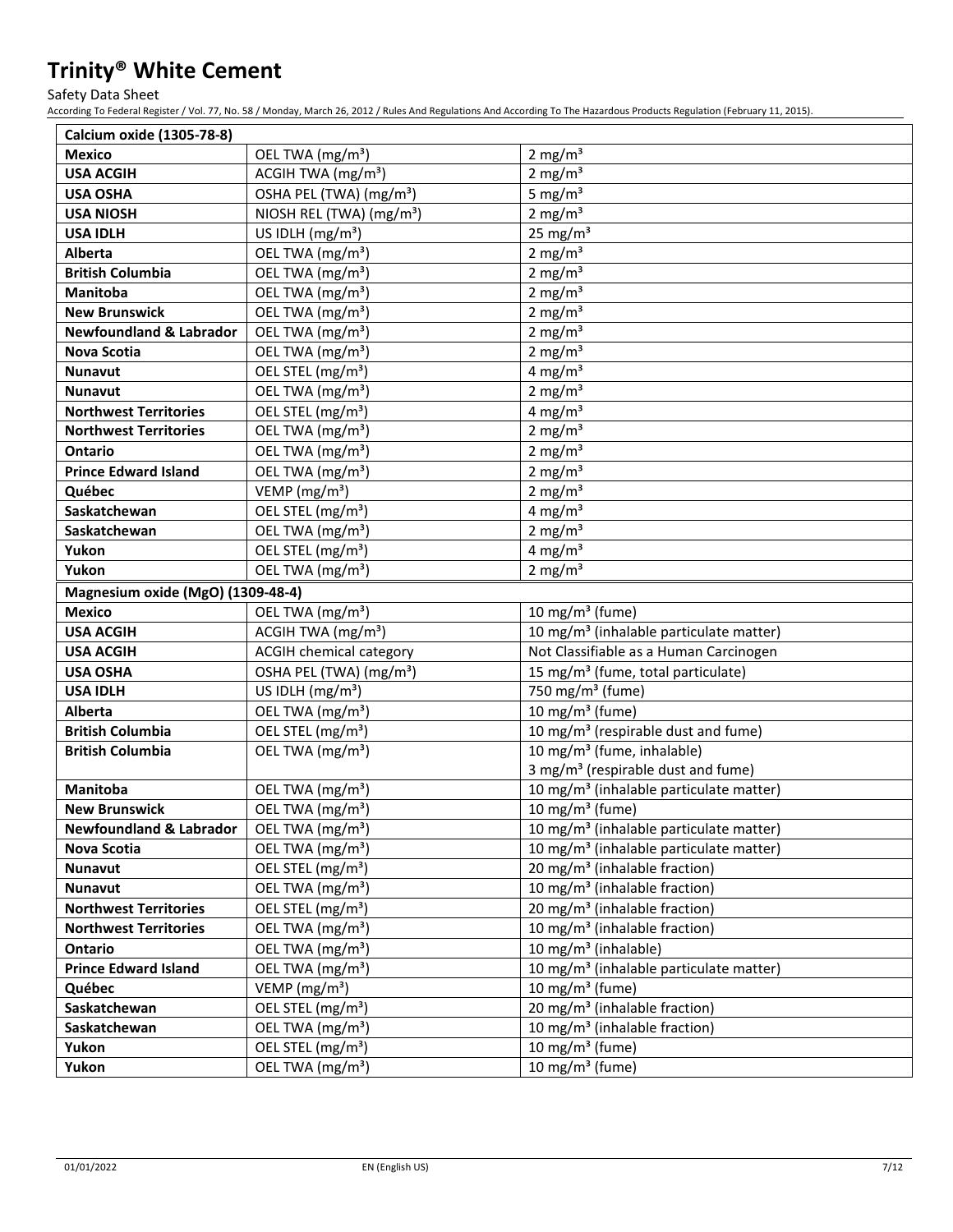Safety Data Sheet According To Federal Register / Vol. 77, No. 58 / Monday, March 26, 2012 / Rules And Regulations And According To The Hazardous Products Regulation (February 11, 2015).

### **8.2. Exposure Controls**

**Appropriate Engineering Controls:** Emergency eye wash fountains and safety showers should be available in the immediate vicinity of any potential exposure. Ensure adequate ventilation, especially in confined areas. Ensure all national/local regulations are observed.

**Personal Protective Equipment:** Gloves. Protective clothing. Protective goggles. Insufficient ventilation and/or dust generation: wear respiratory protection.



**Materials for Protective Clothing:** Chemically resistant materials and fabrics. Corrosion-proof clothing.

**Hand Protection:** Wear protective gloves.

**Eye and Face Protection:** Chemical safety goggles and face shield.

**Skin and Body Protection:** Wear suitable protective clothing.

**Respiratory Protection:** If exposure limits are exceeded or irritation is experienced, NIOSH approved respiratory protection should be worn. In case of inadequate ventilation, oxygen deficient atmosphere, or where exposure levels are not known wear approved respiratory protection.

**Other Information:** When using, do not eat, drink or smoke.

### **SECTION 9: PHYSICAL AND CHEMICAL PROPERTIES**

# **9.1. Information on Basic Physical and Chemical Properties**

| <b>Physical State</b>                         |                | Solid                               |
|-----------------------------------------------|----------------|-------------------------------------|
| Appearance                                    |                | Gray, Off White or White Powder     |
| Odor                                          |                | Odorless                            |
| <b>Odor Threshold</b>                         |                | Not available                       |
| рH                                            |                | 12 - 13 (in water)                  |
| <b>Evaporation Rate</b>                       |                | Not available                       |
| <b>Melting Point</b>                          |                | Not available                       |
| <b>Freezing Point</b>                         |                | Not available                       |
| <b>Boiling Point</b>                          |                | $>$ 1000 °C ( $>$ 1832 °F)          |
| <b>Flash Point</b>                            |                | Not available                       |
| <b>Auto-ignition Temperature</b>              |                | Not available                       |
| <b>Decomposition Temperature</b>              |                | Not available                       |
| Flammability (solid, gas)                     |                | Not available                       |
| Lower Flammable Limit                         |                | Not available                       |
| <b>Upper Flammable Limit</b>                  |                | Not available                       |
| <b>Vapor Pressure</b>                         |                | Not available                       |
| <b>Relative Vapor Density at 20°C</b>         |                | Not available                       |
| <b>Specific Gravity</b>                       | $\ddot{\cdot}$ | $3.15$ (Water = 1)                  |
| Solubility                                    |                | Water: 0.1 - 1 % (slightly soluble) |
| <b>Partition Coefficient: N-Octanol/Water</b> |                | Not available                       |
| <b>Viscosity</b>                              |                | Not available                       |

# **SECTION 10: STABILITY AND REACTIVITY**

**10.1. Reactivity:** May react exothermically with water releasing heat. Adding an acid to a base or base to an acid may cause a violent reaction.

**10.2. Chemical Stability:** Stable under recommended handling and storage conditions (see Section 7).

**10.3. Possibility of Hazardous Reactions:** Hazardous polymerization will not occur.

**10.4. Conditions to Avoid:** Incompatible materials.

**10.5. Incompatible Materials:** Acids. Oxidizers. Ammonium salts. Aluminum metal. Diazomethane. Phosphorus.

**10.6. Hazardous Decomposition Products:** None expected under normal conditions of use.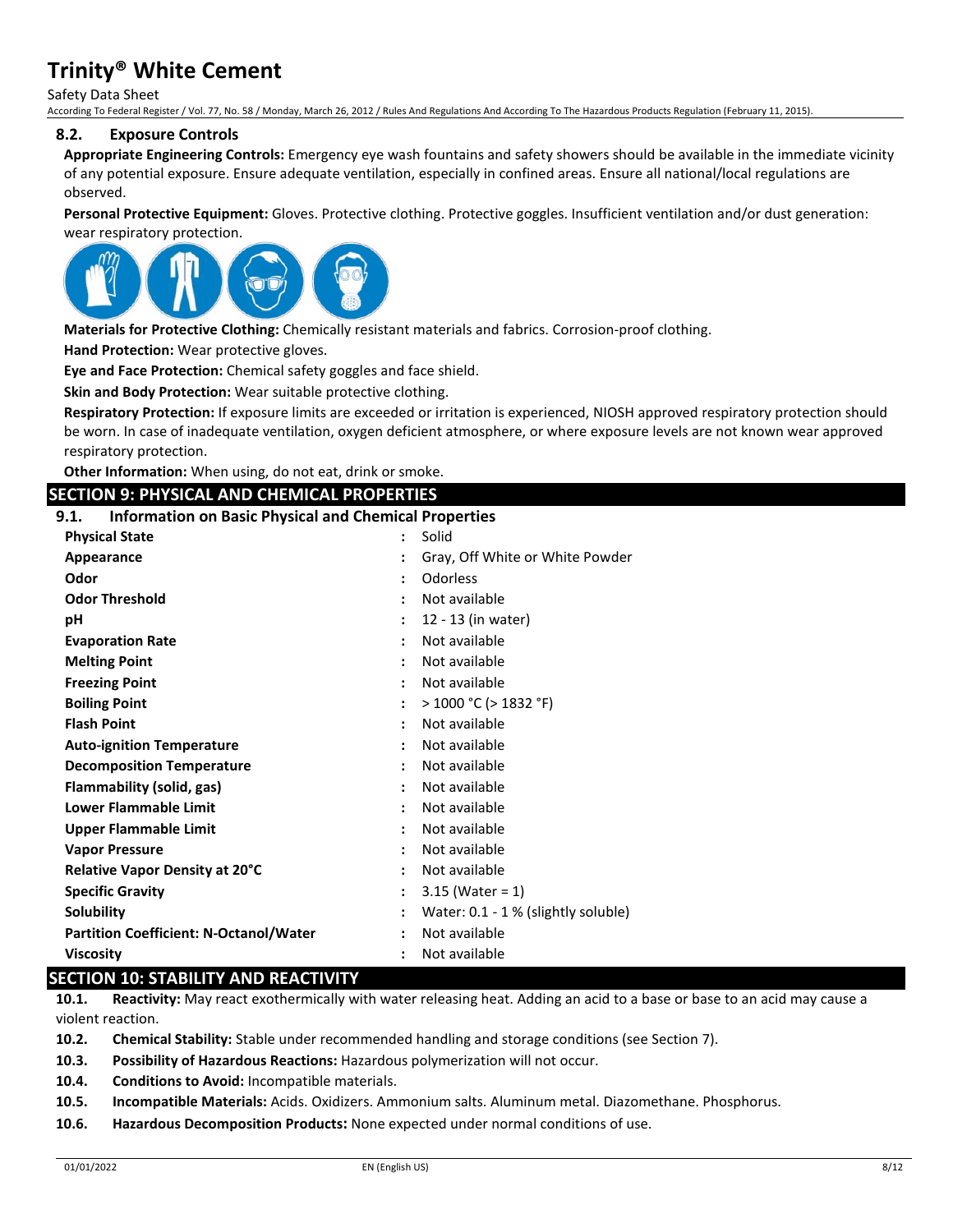Safety Data Sheet

According To Federal Register / Vol. 77, No. 58 / Monday, March 26, 2012 / Rules And Regulations And According To The Hazardous Products Regulation (February 11, 2015).

# **SECTION 11: TOXICOLOGICAL INFORMATION**

#### **11.1. Information on Toxicological Effects - Product**

**Acute Toxicity (Oral):** Not classified

**Acute Toxicity (Dermal):** Not classified

**Acute Toxicity (Inhalation):** Not classified

**LD50 and LC50 Data:** Not available

**Skin Corrosion/Irritation:** Causes severe skin burns and eye damage.

**pH:** 12 - 13 (in water)

**Eye Damage/Irritation:** Causes serious eye damage.

**pH:** 12 - 13 (in water)

**Respiratory or Skin Sensitization:** May cause an allergic skin reaction.

**Germ Cell Mutagenicity:** Not classified

**Carcinogenicity:** May cause cancer (Inhalation).

**Specific Target Organ Toxicity (Repeated Exposure):** Not classified

**Reproductive Toxicity:** Not classified

**Specific Target Organ Toxicity (Single Exposure):** May cause respiratory irritation.

**Aspiration Hazard:** Not classified

**Symptoms/Injuries After Inhalation:** Irritation of the respiratory tract and the other mucous membranes. May be corrosive to the respiratory tract. The three types of silicosis include: 1) Simple chronic silicosis – which results from long-term exposure (more than 20 years) to low amounts of respirable crystalline silica. Nodules of chronic inflammation and scarring provoked by the respirable crystalline silica form in the lungs and chest lymph nodes. This disease may feature breathlessness and may resemble chronic obstructive pulmonary disease (COPD); 2) Accelerated silicosis – occurs after exposure to larger amounts of respirable crystalline silica over a shorter period of time (5-15 years); 3) Acute silicosis – results from short-term exposure to very large amounts of respirable crystalline silica. The lungs become very inflamed and may fill with fluid, causing severe shortness of breath and low blood oxygen levels. Inflammation, scarring, and symptoms progress faster in accelerated silicosis than in simple silicosis. Progressive massive fibrosis may occur in simple or accelerated silicosis, but is more common in the accelerated form. Progressive massive fibrosis results from severe scarring and leads to the destruction of normal lung structures.

**Symptoms/Injuries After Skin Contact:** Concrete may cause dry skin, discomfort, irritation, severe burns, and dermatitis. Exposure of sufficient duration to wet concrete can cause serious, potentially irreversible damage to skin, eye, respiratory and digestive tracts due to chemical (caustic) burns, including third degree burns. A skin exposure may be hazardous even if there is no pain or discomfort. Unhardened concrete is capable of causing dermatitis by irritation and allergy. Skin affected by dermatitis may include symptoms such as, redness, itching, rash, scaling, and cracking. Irritant dermatitis is caused by the physical properties of concrete including alkalinity and abrasion. Allergic contact dermatitis is caused by sensitization to hexavalent chromium (chromate) potentially present in concrete. The reaction can range from a mild rash to severe skin ulcers. Persons already sensitized may react to the first contact with wet concrete. Others may develop allergic dermatitis after years of repeated contact with wet concrete. May cause an allergic skin reaction.

**Symptoms/Injuries After Eye Contact:** Potentially causes permanent damage to the cornea, iris, or conjunctiva. Airborne dust may cause immediate or delayed irritation or inflammation. Eye contact with large amounts of dry powder or with wet cement can cause moderate eye irritation, chemical burns and blindness. Eye exposures require immediate first aid and medical attention to prevent significant damage to the eye.

**Symptoms/Injuries After Ingestion:** May cause burns or irritation of the linings of the mouth, throat, and gastrointestinal tract. **Chronic Symptoms:** May cause cancer.

### **11.2. Information on Toxicological Effects - Ingredient(s)**

**LD50 and LC50 Data:**

| Quartz (14808-60-7)               |                |  |
|-----------------------------------|----------------|--|
| LD50 Oral Rat                     | $>$ 5000 mg/kg |  |
| <b>LD50 Dermal Rat</b>            | > 5000 mg/kg   |  |
| Calcium oxide (1305-78-8)         |                |  |
| LD50 Oral Rat                     | $>$ 2000 mg/kg |  |
| <b>LD50 Dermal Rabbit</b>         | $>$ 2500 mg/kg |  |
| Magnesium oxide (MgO) (1309-48-4) |                |  |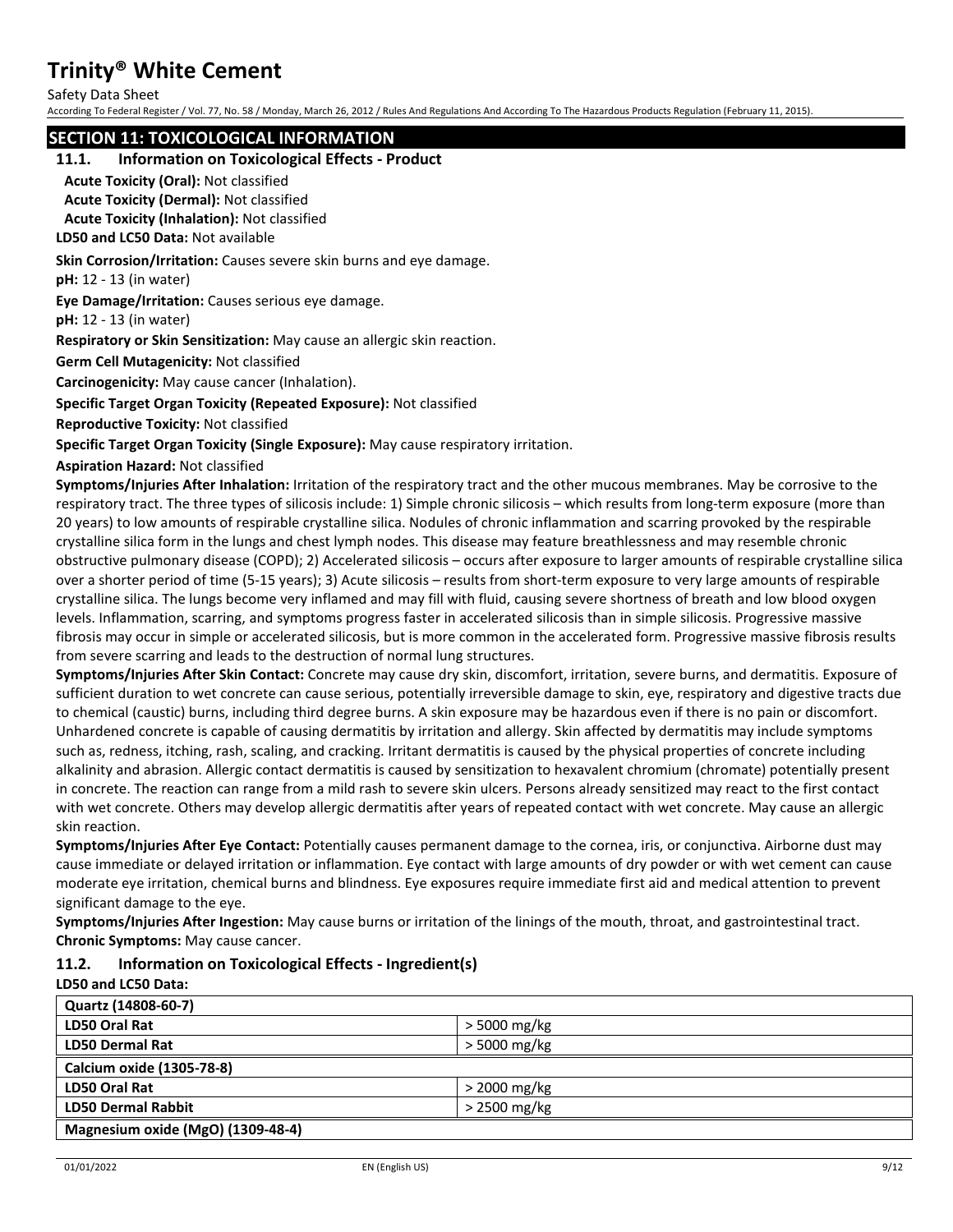Safety Data Sheet

According To Federal Register / Vol. 77, No. 58 / Monday, March 26, 2012 / Rules And Regulations And According To The Hazardous Products Regulation (February 11, 2015).

| <b>LD50 Oral Rat</b>                             | 3870 mg/kg                                    |  |
|--------------------------------------------------|-----------------------------------------------|--|
| Quartz (14808-60-7)                              |                                               |  |
| <b>IARC Group</b>                                |                                               |  |
| <b>National Toxicology Program (NTP) Status</b>  | Known Human Carcinogens.                      |  |
| <b>OSHA Hazard Communication Carcinogen List</b> | In OSHA Hazard Communication Carcinogen list. |  |
|                                                  |                                               |  |

# **SECTION 12: ECOLOGICAL INFORMATION**

### **12.1. Toxicity**

**Ecology - General:** High pH (alkalinity) of product may be harmful to aquatic life.

# **Calcium oxide (1305-78-8) LC50 Fish 1** 50.6 mg/l **12.2. Persistence and Degradability Trinity® White Cement Persistence and Degradability** Not established. **12.3. Bioaccumulative Potential Trinity® White Cement Bioaccumulative Potential Rightary Research Rightary Bioaccumulative Potential Rightary Rightary Rightary Rightary Rightary Rightary Rightary Rightary Rightary Rightary Rightary Rightary Rightary Rightary Rightary Rightar Calcium oxide (1305-78-8) BCF Fish 1** (no bioaccumulation)

# **12.4. Mobility in Soil**

Not available

### **12.5. Other Adverse Effects**

**Other Information:** Avoid release to the environment.

### **SECTION 13: DISPOSAL CONSIDERATIONS**

### **13.1. Waste treatment methods**

**Waste Disposal Recommendations:** Dispose of contents/container in accordance with local, regional, national, and international regulations.

**Additional Information:** Container may remain hazardous when empty. Continue to observe all precautions.

**Ecology - Waste Materials:** Avoid release to the environment.

### **SECTION 14: TRANSPORT INFORMATION**

The shipping description(s) stated herein were prepared in accordance with certain assumptions at the time the SDS was authored, and can vary based on a number of variables that may or may not have been known at the time the SDS was issued.

- **14.1.** In Accordance with DOT Not regulated for transport
- **14.2. In Accordance with IMDG** Not regulated for transport
- **14.3. In Accordance with IATA** Not regulated for transport
- **14.4.** In Accordance with TDG Not regulated for transport

# **SECTION 15: REGULATORY INFORMATION**

### **15.1. US Federal Regulations**

| Trinity <sup>®</sup> White Cement          |                                                                    |
|--------------------------------------------|--------------------------------------------------------------------|
| <b>SARA Section 311/312 Hazard Classes</b> | Health hazard - Serious eye damage or eye irritation               |
|                                            | Health hazard - Specific target organ toxicity (single or repeated |
|                                            | exposure)                                                          |
|                                            | Health hazard - Carcinogenicity                                    |
|                                            | Health hazard - Skin corrosion or Irritation                       |
|                                            | Health hazard - Respiratory or skin sensitization                  |

#### **Quartz (14808-60-7)**

Listed on the United States TSCA (Toxic Substances Control Act) inventory

#### **Limestone (1317-65-3)**

Listed on the United States TSCA (Toxic Substances Control Act) inventory

#### **Cement, portland, chemicals (65997-15-1)**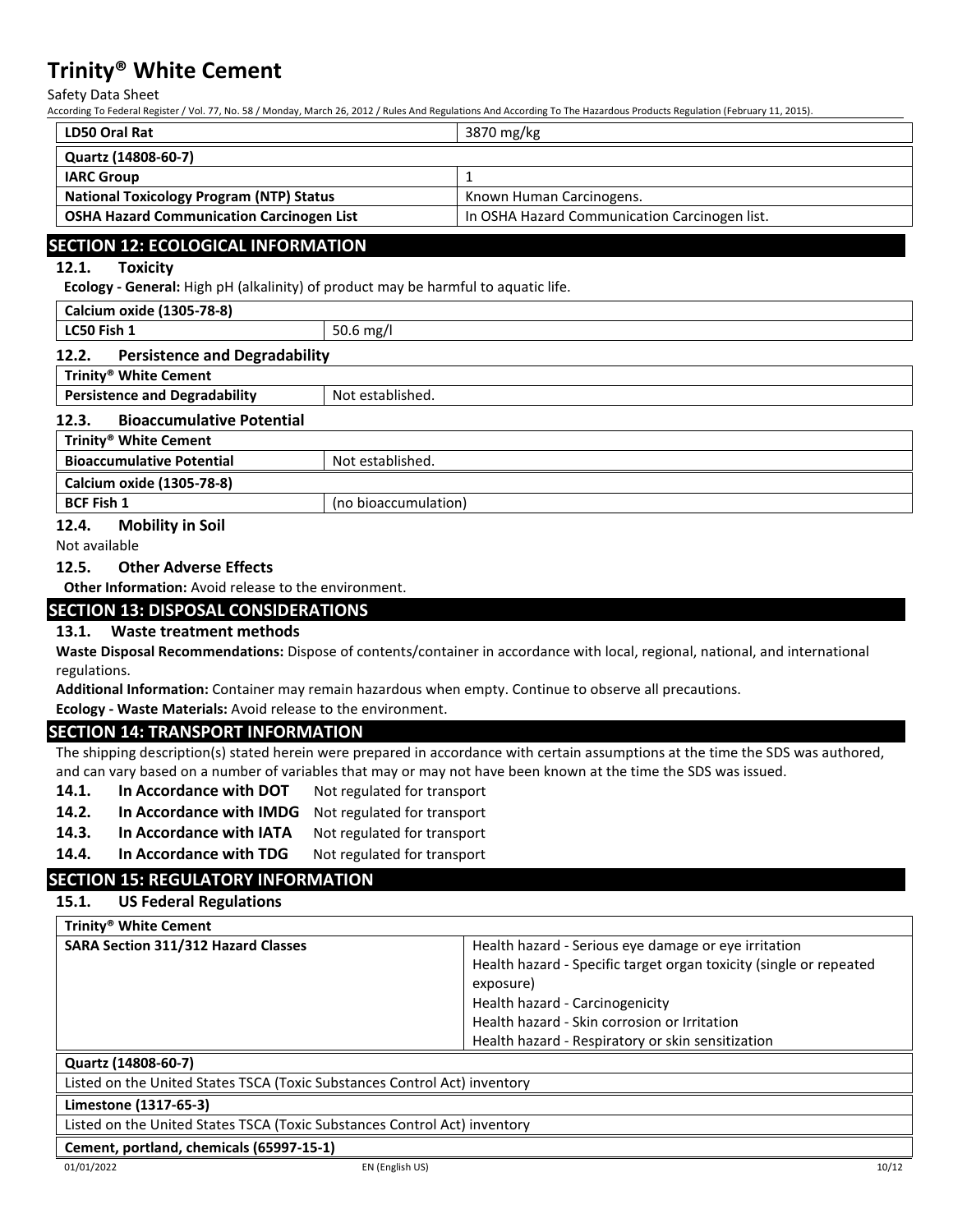Safety Data Sheet<br>According To Federal Regis

According To Federal Register / Vol. 77, No. 58 / Monday, March 26, 2012 / Rules And Regulations And According To The Hazardous Products Regulation (February 11, 2015).

| According To Federal Register / Vol. 77, No. 58 / Monday, March 26, 2012 / Rules And Regulations And According To The Hazardous Products Regulation (February 11, 2015). |                                                                |  |  |  |
|--------------------------------------------------------------------------------------------------------------------------------------------------------------------------|----------------------------------------------------------------|--|--|--|
| Listed on the United States TSCA (Toxic Substances Control Act) inventory                                                                                                |                                                                |  |  |  |
| <b>Calcium oxide (1305-78-8)</b>                                                                                                                                         |                                                                |  |  |  |
| Listed on the United States TSCA (Toxic Substances Control Act) inventory                                                                                                |                                                                |  |  |  |
| Magnesium oxide (MgO) (1309-48-4)                                                                                                                                        |                                                                |  |  |  |
| Listed on the United States TSCA (Toxic Substances Control Act) inventory                                                                                                |                                                                |  |  |  |
| 15.2.<br><b>US State Regulations</b>                                                                                                                                     |                                                                |  |  |  |
| Quartz (14808-60-7)                                                                                                                                                      |                                                                |  |  |  |
| U.S. - California - Proposition 65 - Carcinogens List                                                                                                                    | WARNING: This product contains chemicals known to the State of |  |  |  |
|                                                                                                                                                                          | California to cause cancer.                                    |  |  |  |
| Quartz (14808-60-7)                                                                                                                                                      |                                                                |  |  |  |
| U.S. - Massachusetts - Right To Know List                                                                                                                                |                                                                |  |  |  |
| U.S. - New Jersey - Right to Know Hazardous Substance List                                                                                                               |                                                                |  |  |  |
| U.S. - Pennsylvania - RTK (Right to Know) List                                                                                                                           |                                                                |  |  |  |
| Limestone (1317-65-3)                                                                                                                                                    |                                                                |  |  |  |
| U.S. - Massachusetts - Right To Know List                                                                                                                                |                                                                |  |  |  |
| U.S. - New Jersey - Right to Know Hazardous Substance List                                                                                                               |                                                                |  |  |  |
| U.S. - Pennsylvania - RTK (Right to Know) List                                                                                                                           |                                                                |  |  |  |
| Cement, portland, chemicals (65997-15-1)                                                                                                                                 |                                                                |  |  |  |
| U.S. - Massachusetts - Right To Know List                                                                                                                                |                                                                |  |  |  |
| U.S. - New Jersey - Right to Know Hazardous Substance List                                                                                                               |                                                                |  |  |  |
| U.S. - Pennsylvania - RTK (Right to Know) List                                                                                                                           |                                                                |  |  |  |
| Gypsum (Ca(SO4).2H2O) (13397-24-5)                                                                                                                                       |                                                                |  |  |  |
| U.S. - New Jersey - Right to Know Hazardous Substance List                                                                                                               |                                                                |  |  |  |
| U.S. - Pennsylvania - RTK (Right to Know) List                                                                                                                           |                                                                |  |  |  |
| Calcium oxide (1305-78-8)                                                                                                                                                |                                                                |  |  |  |
| U.S. - Massachusetts - Right To Know List                                                                                                                                |                                                                |  |  |  |
| U.S. - New Jersey - Right to Know Hazardous Substance List                                                                                                               |                                                                |  |  |  |
| U.S. - Pennsylvania - RTK (Right to Know) List                                                                                                                           |                                                                |  |  |  |
| Magnesium oxide (MgO) (1309-48-4)                                                                                                                                        |                                                                |  |  |  |
| U.S. - Massachusetts - Right To Know List                                                                                                                                |                                                                |  |  |  |
| U.S. - New Jersey - Right to Know Hazardous Substance List                                                                                                               |                                                                |  |  |  |
| U.S. - Pennsylvania - RTK (Right to Know) List                                                                                                                           |                                                                |  |  |  |
| 15.3.<br><b>Canadian Regulations</b>                                                                                                                                     |                                                                |  |  |  |
| Quartz (14808-60-7)                                                                                                                                                      |                                                                |  |  |  |
| Listed on the Canadian DSL (Domestic Substances List)                                                                                                                    |                                                                |  |  |  |
| Limestone (1317-65-3)                                                                                                                                                    |                                                                |  |  |  |
| Listed on the Canadian NDSL (Non-Domestic Substances List)                                                                                                               |                                                                |  |  |  |
| Cement, portland, chemicals (65997-15-1)                                                                                                                                 |                                                                |  |  |  |
| Listed on the Canadian DSL (Domestic Substances List)                                                                                                                    |                                                                |  |  |  |
| Gypsum (Ca(SO4).2H2O) (13397-24-5)                                                                                                                                       |                                                                |  |  |  |
| Listed on the Canadian DSL (Domestic Substances List)                                                                                                                    |                                                                |  |  |  |
| Calcium oxide (1305-78-8)                                                                                                                                                |                                                                |  |  |  |
| Listed on the Canadian DSL (Domestic Substances List)                                                                                                                    |                                                                |  |  |  |
|                                                                                                                                                                          |                                                                |  |  |  |
| Magnesium oxide (MgO) (1309-48-4)<br>Listed on the Canadian DSL (Domestic Substances List)                                                                               |                                                                |  |  |  |
|                                                                                                                                                                          |                                                                |  |  |  |
| SECTION 16: OTHER INFORMATION, INCLUDING DATE OF PREPARATION OR LAST REVISION                                                                                            |                                                                |  |  |  |
| <b>Date of Preparation or Latest</b><br>: January 1, 2022                                                                                                                |                                                                |  |  |  |

**Revision**